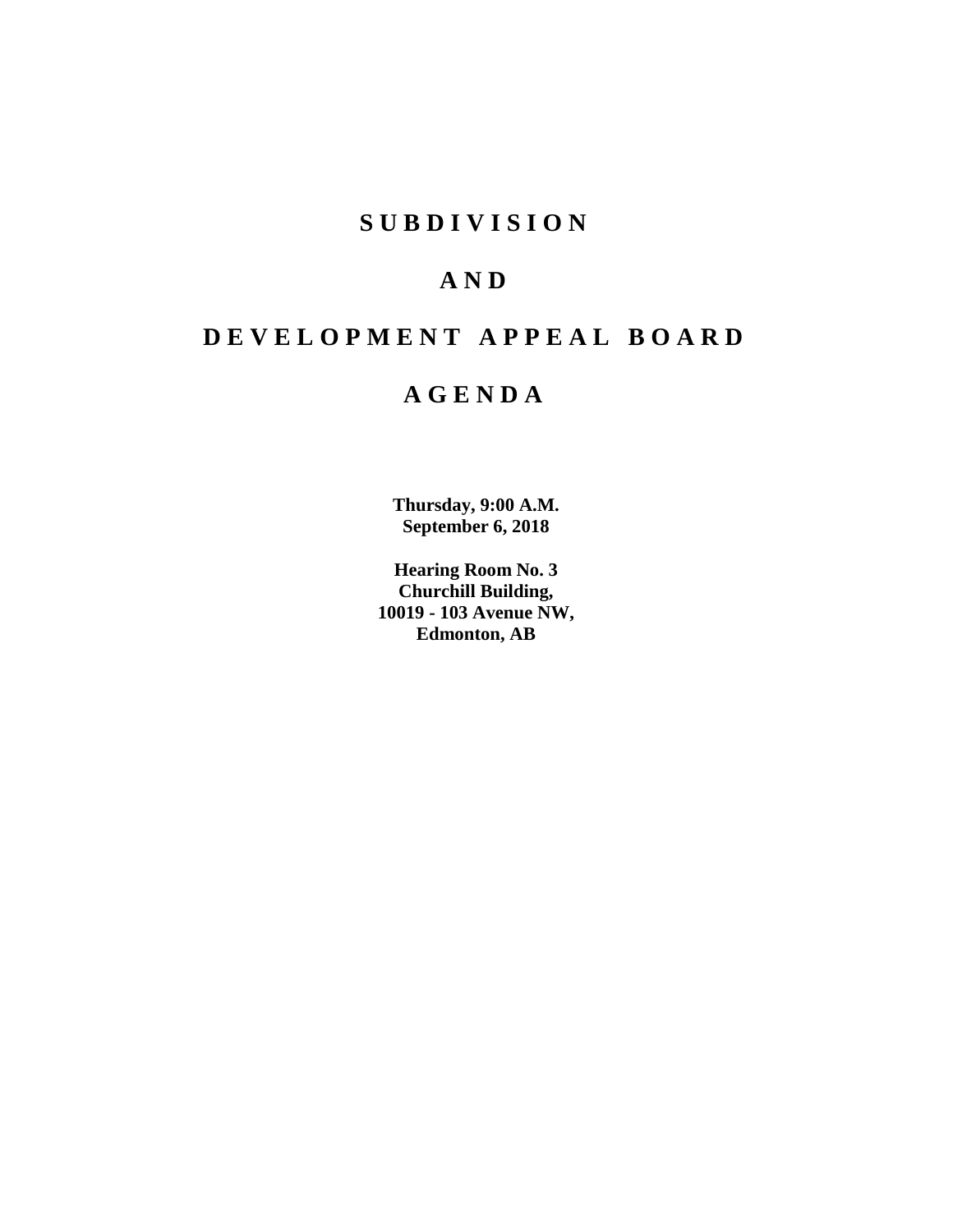# **SUBDIVISION AND DEVELOPMENT APPEAL BOARD HEARING ROOM NO. 3**

|   | 9:00 A.M.    | SDAB-D-18-137   | Construct an Accessory building (rear detached<br>Garage with loft, 11.76 metres by 6.21 metres)                                                                                                                         |
|---|--------------|-----------------|--------------------------------------------------------------------------------------------------------------------------------------------------------------------------------------------------------------------------|
|   |              |                 | 11826 - 59 Street NW<br>Project No.: 239266160-001                                                                                                                                                                       |
|   |              |                 |                                                                                                                                                                                                                          |
| H | 10:30 A.M.   | $SDAB-D-18-138$ | Install (1) Freestanding Minor Digital On/Off-<br>premises Sign (V-shaped includes two digital)<br>panels 3 metres by 6 metres facing North and<br>Southeast (St. Paul's Evangelical Lutheran<br>Church - Big Sky Media) |
|   |              |                 | 5004 - Ellerslie Road SW                                                                                                                                                                                                 |
|   |              |                 | Project No.: 282709018-001                                                                                                                                                                                               |
|   | <b>NOTE:</b> |                 | Unless otherwise stated, all references to "Section numbers" refer to<br>the authority under the Edmonton Zoning Bylaw 12800.                                                                                            |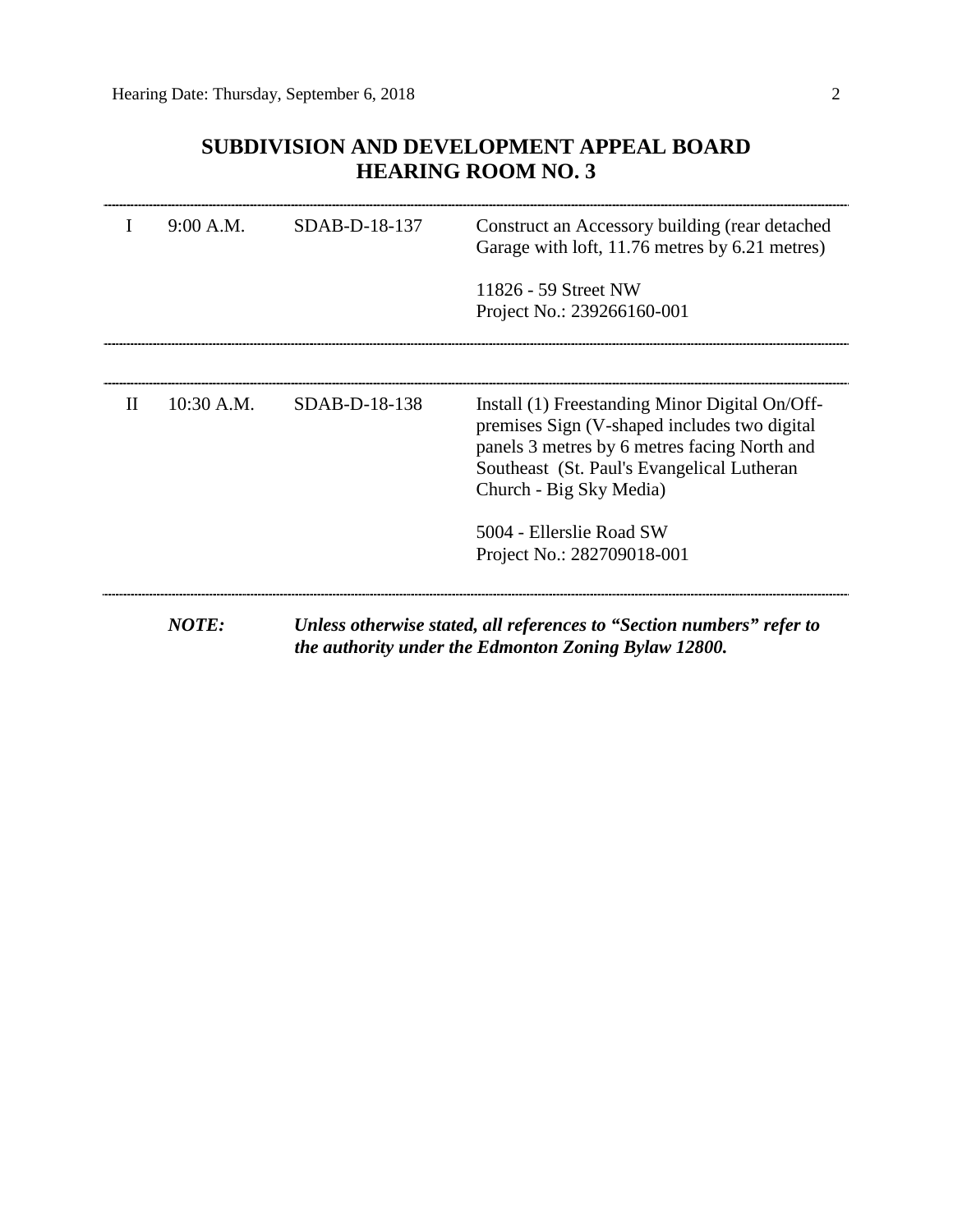| <b>ITEM I: 9:00 A.M.</b> |                                                        | FILE: SDAB-D-18-137                                                                                   |  |  |  |
|--------------------------|--------------------------------------------------------|-------------------------------------------------------------------------------------------------------|--|--|--|
|                          | AN APPEAL FROM THE DECISION OF THE DEVELOPMENT OFFICER |                                                                                                       |  |  |  |
|                          | <b>APPELLANT:</b>                                      |                                                                                                       |  |  |  |
|                          | <b>APPLICATION NO.:</b>                                | 239266160-001                                                                                         |  |  |  |
|                          | <b>APPLICATION TO:</b>                                 | Construct an Accessory building (rear<br>detached Garage with loft, 11.76 metres<br>by $6.21$ metres) |  |  |  |
|                          | <b>DECISION OF THE</b><br>DEVELOPMENT AUTHORITY:       | Refused                                                                                               |  |  |  |
|                          | <b>DECISION DATE:</b>                                  | August 1, 2018                                                                                        |  |  |  |
|                          | <b>DATE OF APPEAL:</b>                                 | August 13, 2018                                                                                       |  |  |  |
|                          | <b>MUNICIPAL DESCRIPTION</b><br>OF SUBJECT PROPERTY:   | 11826 - 59 Street NW                                                                                  |  |  |  |
|                          | <b>LEGAL DESCRIPTION:</b>                              | Plan 1854HW Blk 7 Lot 22                                                                              |  |  |  |
|                          | ZONE:                                                  | RF3-Small Scale Infill Development Zone                                                               |  |  |  |
|                          | <b>OVERLAY:</b>                                        | Mature Neighbourhood Overlay                                                                          |  |  |  |
|                          | <b>STATUTORY PLAN:</b>                                 | Montrose/Santa<br>Rosa<br>Area<br>Redevelopment Plan                                                  |  |  |  |
|                          |                                                        |                                                                                                       |  |  |  |

*Grounds for Appeal*

The Appellant provided the following reasons for appealing the decision of the Development Authority:

> Appealing for height and lot allowance, due to other sites encroaching and lot sizes.

# *General Matters*

# **Appeal Information:**

The *Municipal Government Act*, RSA 2000, c M-26 states the following:

**Grounds for Appeal**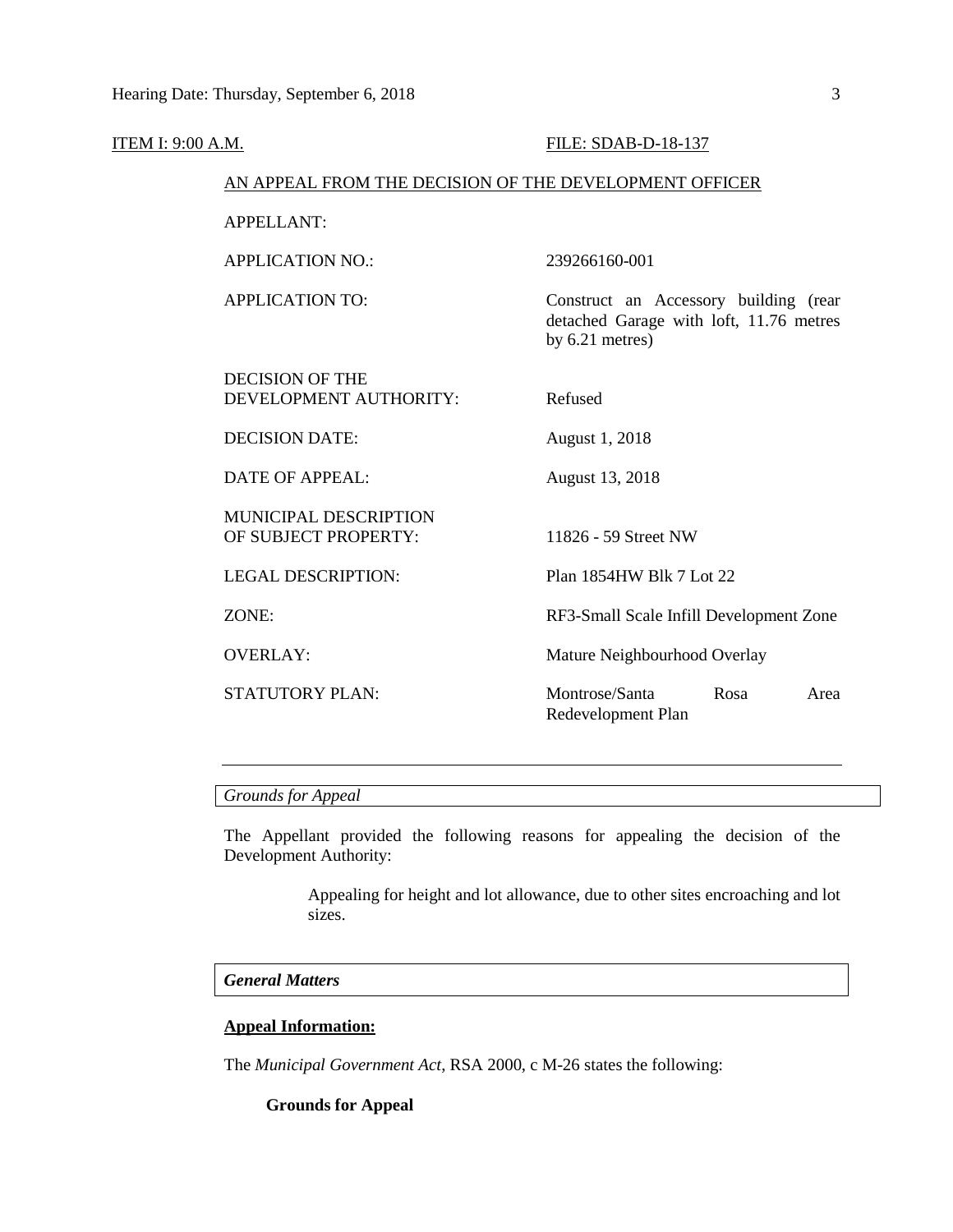**685(1)** If a development authority

- (a) fails or refuses to issue a development permit to a person,
- (b) issues a development permit subject to conditions, or
- (c) issues an order under section 645,

the person applying for the permit or affected by the order under section 645 may appeal to the subdivision and development appeal board.

### **Appeals**

**686(1)** A development appeal to a subdivision and development appeal board is commenced by filing a notice of the appeal, containing reasons, with the board,

- (a) in the case of an appeal made by a person referred to in section 685(1)
	- (i) with respect to an application for a development permit,

(A) within 21 days after the date on which the written decision is given under section 642, […]

#### **Hearing and Decision**

**687(3)** In determining an appeal, the subdivision and development appeal board

…

- (a.1) must comply with the land use policies;
- (a.2) subject to section 638, must comply with any applicable statutory plans;
- (a.3) subject to clause (d), must comply with any land use bylaw in effect;

…

- (c) may confirm, revoke or vary the order, decision or development permit or any condition attached to any of them or make or substitute an order, decision or permit of its own;
- (d) may make an order or decision or issue or confirm the issue of a development permit even though the proposed development does not comply with the land use bylaw if, in its opinion,
	- (i) the proposed development would not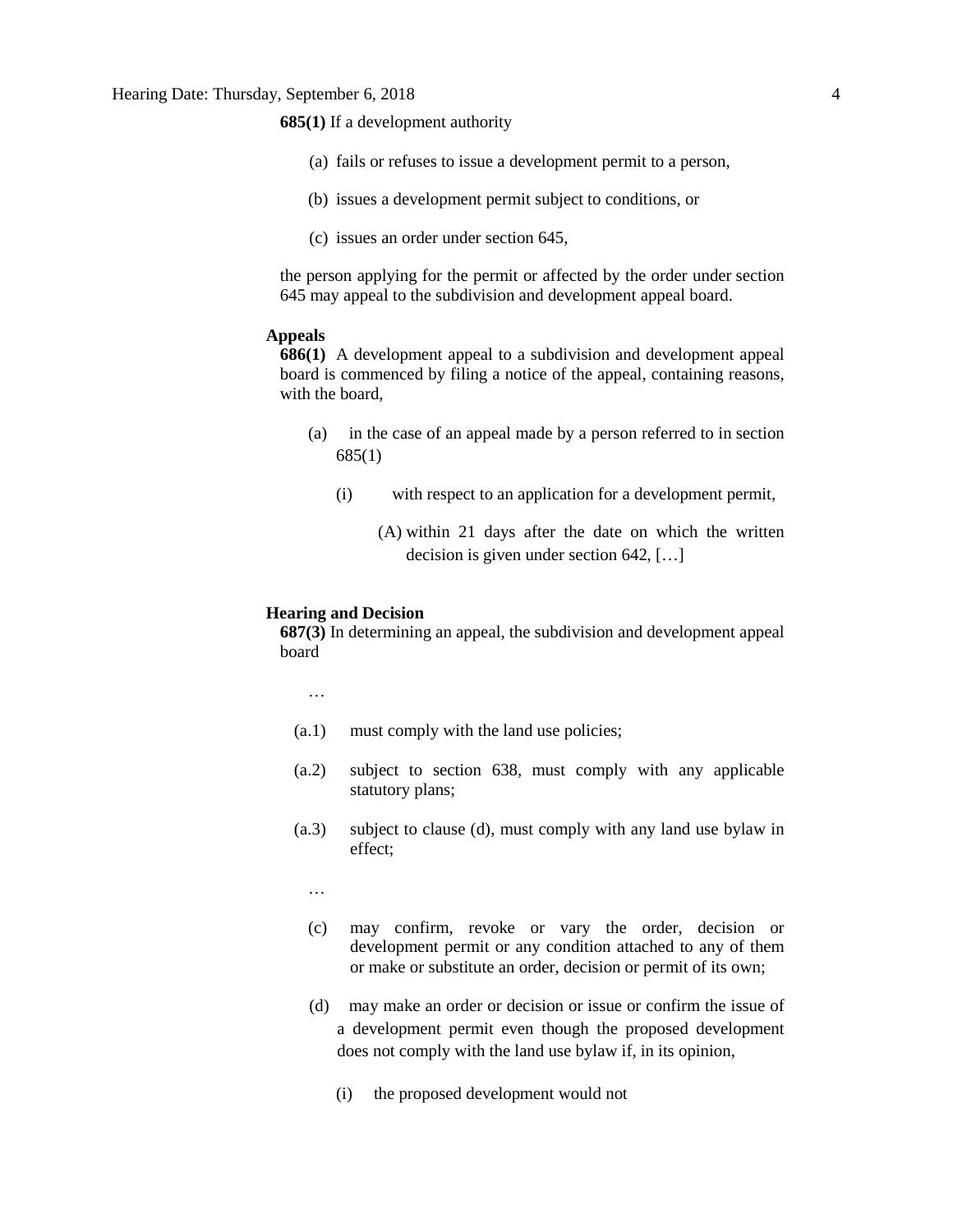- (A) unduly interfere with the amenities of the neighbourhood, or
- (B) materially interfere with or affect the use, enjoyment or value of neighbouring parcels of land,

and

(ii) the proposed development conforms with the use prescribed for that land or building in the land use bylaw.

# **General Provisions from the** *Edmonton Zoning Bylaw:*

# Section 140.2(10) states a **Single Detached House** is a **Permitted Use** in the **(RF3) Small Scale Infill Development Zone**.

Under Section 7.2(8), **Single Detached Housing** means development consisting of a building containing only one Dwelling, which is separate from any other Dwelling or building. Where a Secondary Suite is a Permitted or Discretionary Use in a Zone, a building which contains Single Detached Housing may also contain a Secondary Suite. This Use includes Mobile Homes which conform to Section 78 of this Bylaw.

Section 50.1(2) states Accessory Uses and buildings are permitted in a Zone when Accessory to a principal Use which is a Permitted Use in that same Zone and for which a Development Permit has been issued.

Section 140.1 states that the **General Purpose** of the **(RF3) Small Scale Infill Development Zone** is to provide for Single Detached Housing and Semi-detached Housing while allowing small-scale conversion and infill redevelopment to buildings containing up to four Dwellings under certain conditions, and including Secondary Suites and Garden Suites.

Section 814.1 states that the **General Purpose** of the **Mature Neighbourhood Overlay**  is to regulate residential development in Edmonton's mature residential neighbourhoods, while responding to the context of surrounding development, maintaining the pedestrianoriented design of the streetscape, and to provide an opportunity for consultation by gathering input from affected parties on the impact of a proposed variance to the Overlay regulations.

## *Height*

Section 50.3(3)(a) states an Accessory building or structure shall not exceed 4.3 metres in Height.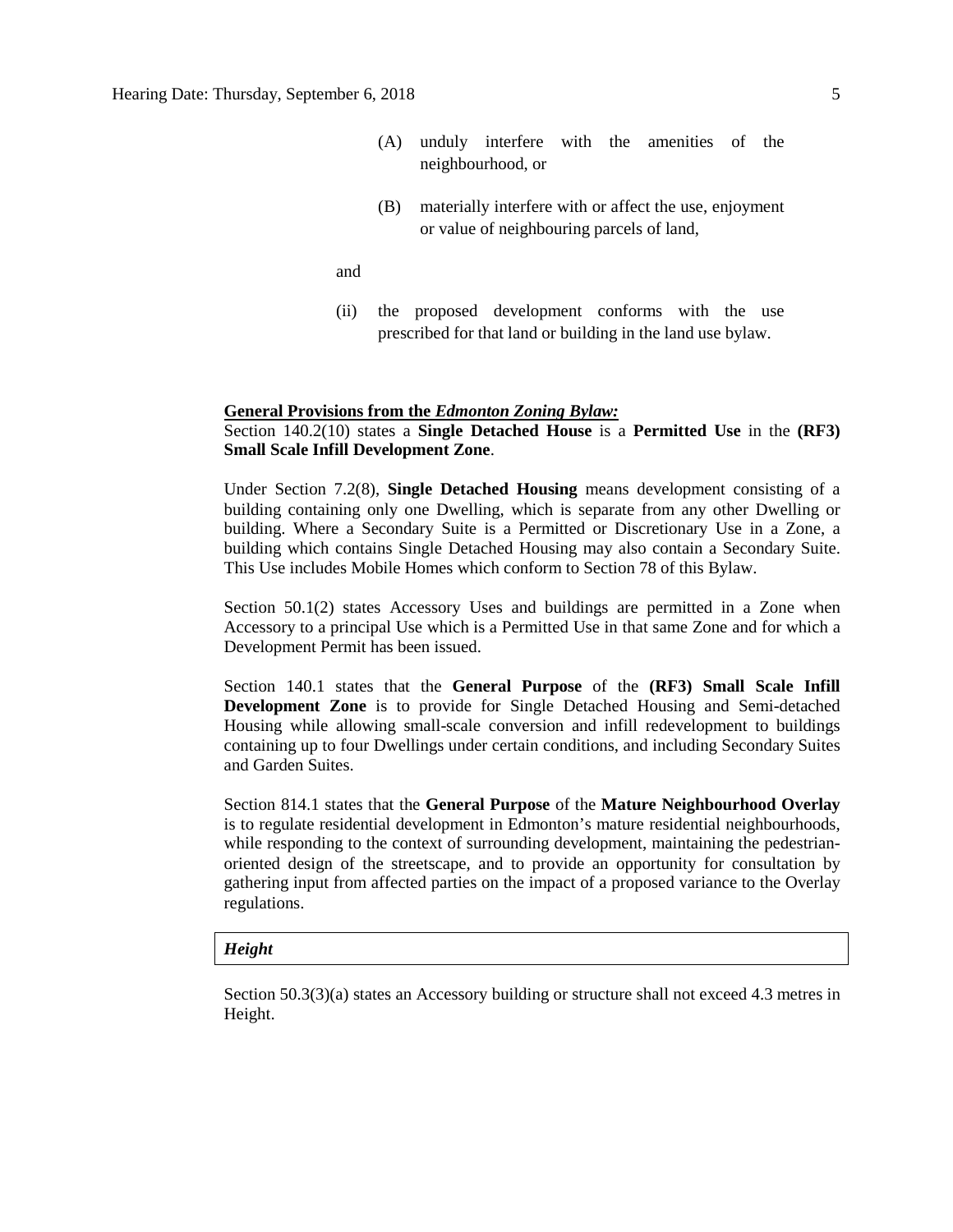## **Development Officer's Determination:**

Height - Maximum height of garage (to midpoint) is 6.6m instead of 4.3m (Section 50.3.3).

### *Height*

Section 52.2(c) states where the maximum Height as determined by Section 52.1 is measured to the midpoint, the ridge line of the roof shall not extend more than 1.5 metres above the maximum permitted building Height of the Zone or overlay, or in the case of a Garden Suite the maximum permitted building Height in accordance with Section 87 of this Bylaw.

## **Development Officer's Determination:**

Height - Maximum height of the garage (to peak) is 7.6m instead of 5.8m (Section 52.2.c).

#### *Site Coverage*

Under Section 6.1, **Site Coverage** means the total horizontal area of all buildings or structures on a Site which are located at or higher than 1.0 metres above Grade, including Accessory buildings or Structures, calculated by perpendicular projection onto a horizontal plane from one point located at an infinite distance above all buildings and structures on the Site. This definition shall not include:

- a. steps, eaves, cornices, and similar projections;
- b. driveways, aisles and parking lots unless they are part of a Parking Garage which extends [1.0](javascript:void(0);) metres or more above Grade; or
- c. unenclosed inner and outer courts, terraces and patios where these are less than [1.0](javascript:void(0);) metres above Grade.

Section 140.4(10)(a) states maximum Site Coverage shall be as follows:

|                          | Principal  | Accessory  | Principal        | Site<br>Total |
|--------------------------|------------|------------|------------------|---------------|
|                          | Dwelling   | building   | building<br>with | Coverage      |
|                          | building   |            | attached         |               |
|                          |            |            | Garage           |               |
| Single                   | 28 percent | 12 percent | 40 percent       | 40 percent    |
| Detached<br>and          |            |            |                  |               |
| Duplex                   |            |            |                  |               |
| Housing $-$ Site         |            |            |                  |               |
| area 300 square          |            |            |                  |               |
| metres<br><sub>O</sub> r |            |            |                  |               |
| greater                  |            |            |                  |               |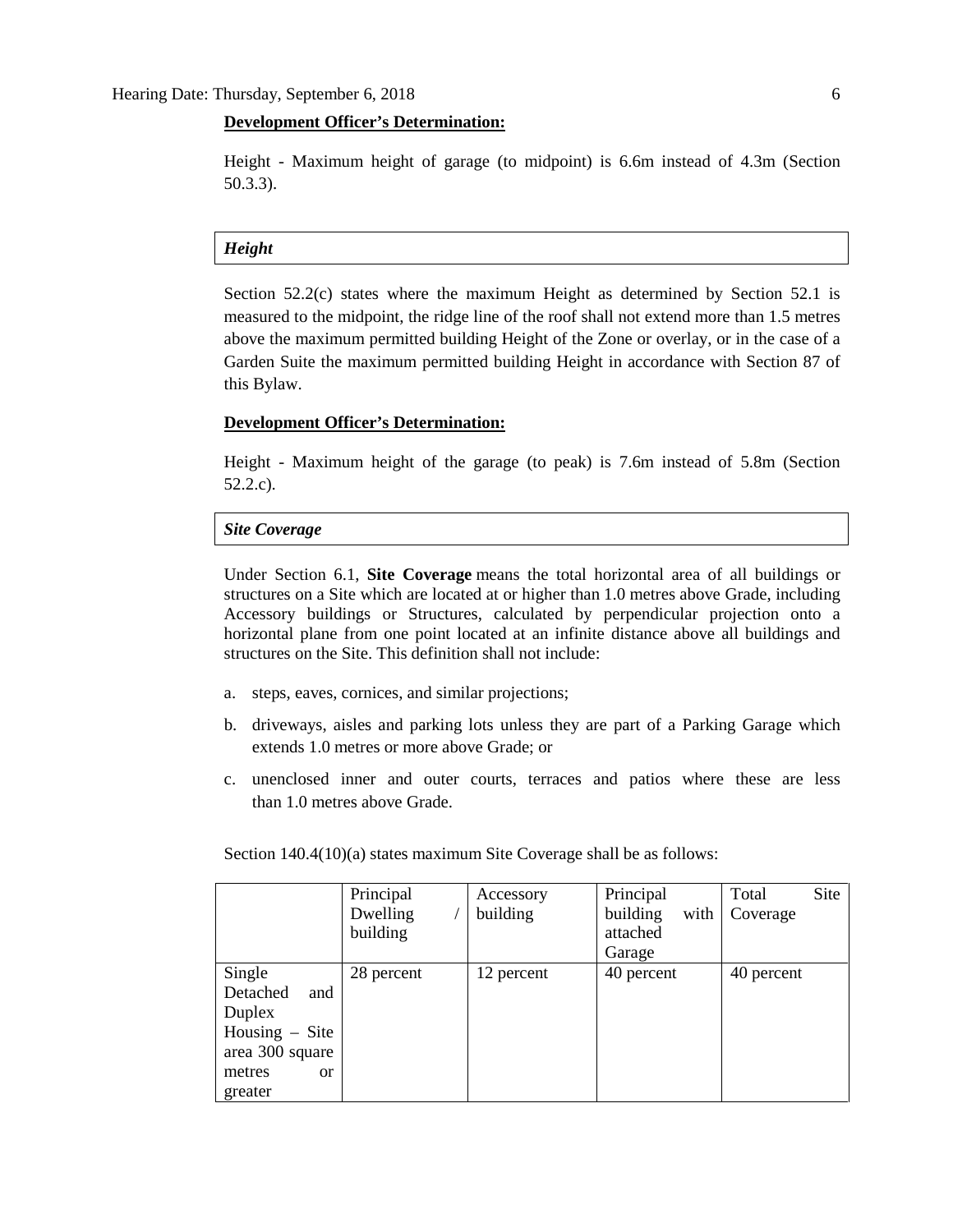Section 50.3(4) states the Site Coverage of Accessory buildings or structures shall not exceed 12 percent.

| Site Area:                          | 457.08 square metres |
|-------------------------------------|----------------------|
| 12 percent Allowable Site Coverage: | 54.85 square metres  |
| 28 percent Allowable Site Coverage: | 127.98 square metres |
| 40 percent Allowable Site Coverage: | 182.83 square metres |
| <b>Accessory Building:</b>          | 73.02 square metres  |
| Principal Dwelling:                 | 86.83 square metres  |
| Proposed Total Site Coverage:       | 159.85 square metres |

**The maximum allowable Site Coverage for an Accessory Building is 54.85 square metres, proposed is 73.02 square metres, which exceeds the maximum allowable Site Coverage for an Accessory Building by 18.17 square metres.**

# **Development Officer's Determination:**

Site Coverage - The proposed garage covers 16% of the site, instead of 12% (Section 140.4.10).

### *Placement*

Section 814.3(21) states a rear detached Garage or Garden Suite shall be fully contained within the rear 12.8 metres of the Site.

## **Development Officer's Determination:**

Placement of Garage - Garage is fully contained within the rear 16.6m of the Site instead of 12.8m (Section 814.3.21).

## *Community Consultation*

Section 814.5 states:

- 1. When the Development Officer receives a Development Permit Application for a new principal building, or a new Garden Suite that does not comply with any regulation contained within this Overlay, or receives a Development Permit for alterations to an existing structure that require a variance to Section 814.3(1), 814.3(3), 814.3(5) or 814.3(9) of this Overlay:
	- a. the Development Officer shall send notice, to the recipient parties specified in Table 814.5(2), to outline any requested variances to the Overlay and solicit comments directly related to the proposed variance;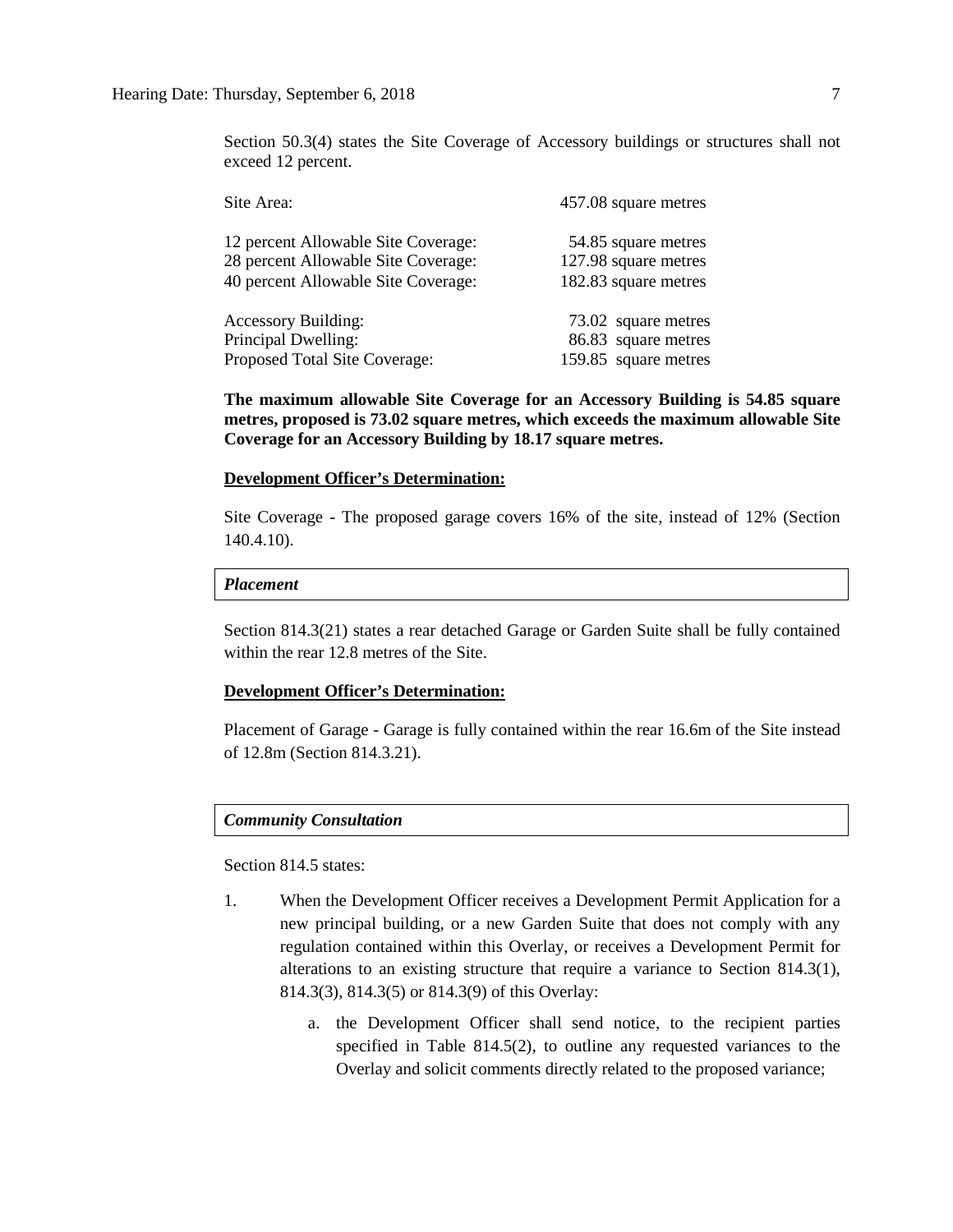- b. the Development Officer shall not render a decision on the Development Permit application until 21 days after notice has been sent, unless the Development Officer receives feedback from the specified affected parties in accordance with Table 814.5(2); and
- c. the Development Officer shall consider any comments directly related to the proposed variance when determining whether to approve the Development Permit Application in accordance with Sections 11.2 and 11.3.

| Table 814.5(2) |                                                                                                                                                                           |                                                                                           |                                                                            |
|----------------|---------------------------------------------------------------------------------------------------------------------------------------------------------------------------|-------------------------------------------------------------------------------------------|----------------------------------------------------------------------------|
| Tier#          | <b>Recipient Parties</b>                                                                                                                                                  | <b>Affected Parties</b>                                                                   | Regulation of this<br>Overlay Proposed to<br>be Varied                     |
| Tier 3         | The municipal<br>address and<br>assessed owners of<br>the land Abutting<br>the Site of the<br>proposed<br>development and<br>the President of<br>each Community<br>League | The assessed<br>owners of the land<br>Abutting the Site of<br>the proposed<br>development | 814.3(21)<br>Rear<br>Detached<br>Garage<br>and Garden<br>Suite<br>Location |

# Notice to Applicant/Appellant

Provincial legislation requires that the Subdivision and Development Appeal Board issue its official decision in writing within fifteen days of the conclusion of the hearing.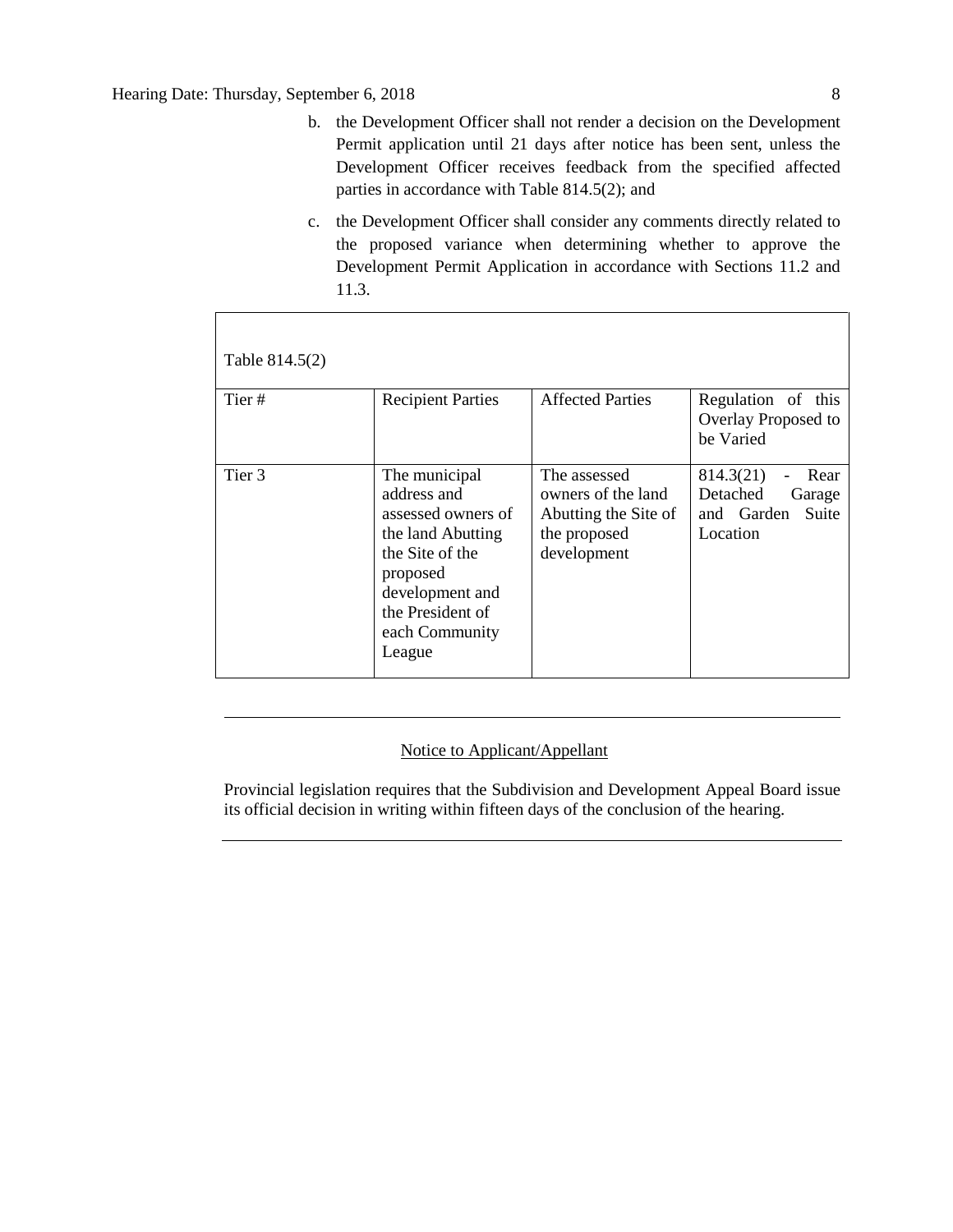| <b>Edimonton</b>                                                                                                                                                                                                                                                                                                                                                                                                           |                                                                                                                                                                               | <b>Application for</b> |                                                   | Application Date:<br>Printed:<br>Page:        | Project Number: 239266160-001<br>JAN 16, 2017<br>August 13, 2018 at 1:25 PM<br>1 of 1 |
|----------------------------------------------------------------------------------------------------------------------------------------------------------------------------------------------------------------------------------------------------------------------------------------------------------------------------------------------------------------------------------------------------------------------------|-------------------------------------------------------------------------------------------------------------------------------------------------------------------------------|------------------------|---------------------------------------------------|-----------------------------------------------|---------------------------------------------------------------------------------------|
|                                                                                                                                                                                                                                                                                                                                                                                                                            | <b>Accessory Building Development and Building Permit</b>                                                                                                                     |                        |                                                   |                                               |                                                                                       |
| This document is a record of a Development Permit and/or Building Permit application, and a record of the decision for the undertaking<br>described below, subject to the limitations and conditions of this permit, of the Edmonton Zoning Bylaw 12800 as amended, Safety Codes<br>Act RSA 2000, Safety Codes Act Permit Regulation, Alberta Building Code and City of Edmonton Bylaw 15894 Safety Codes Permit<br>Bylaw. |                                                                                                                                                                               |                        |                                                   |                                               |                                                                                       |
| Applicant                                                                                                                                                                                                                                                                                                                                                                                                                  |                                                                                                                                                                               |                        |                                                   | Property Address(es) and Legal Description(s) |                                                                                       |
|                                                                                                                                                                                                                                                                                                                                                                                                                            |                                                                                                                                                                               |                        | 11826 - 59 STREET NW                              |                                               |                                                                                       |
|                                                                                                                                                                                                                                                                                                                                                                                                                            |                                                                                                                                                                               |                        | Plan 1854HW Blk 7 Lot 22                          |                                               |                                                                                       |
|                                                                                                                                                                                                                                                                                                                                                                                                                            |                                                                                                                                                                               |                        | Location(s) of Work                               |                                               |                                                                                       |
|                                                                                                                                                                                                                                                                                                                                                                                                                            |                                                                                                                                                                               |                        | Entryway: 11826 - 59 STREET NW                    |                                               |                                                                                       |
|                                                                                                                                                                                                                                                                                                                                                                                                                            |                                                                                                                                                                               |                        | Building: 11826 - 59 STREET NW                    |                                               |                                                                                       |
| <b>Scope of Application</b><br>To construct an Accessory building (rear detached Garage with loft, 11.76m x 6.21m).                                                                                                                                                                                                                                                                                                        |                                                                                                                                                                               |                        |                                                   |                                               |                                                                                       |
| <b>Permit Details</b>                                                                                                                                                                                                                                                                                                                                                                                                      |                                                                                                                                                                               |                        |                                                   |                                               |                                                                                       |
|                                                                                                                                                                                                                                                                                                                                                                                                                            |                                                                                                                                                                               |                        |                                                   |                                               |                                                                                       |
| Building Area (sq. ft.): 728                                                                                                                                                                                                                                                                                                                                                                                               |                                                                                                                                                                               |                        | Class of Permit: Class B                          |                                               |                                                                                       |
| Stat. Plan Overlay/Annex Area: Mature Neighbourhood<br>Overlay                                                                                                                                                                                                                                                                                                                                                             |                                                                                                                                                                               |                        | Type of Accessory Building: Detached Garage (010) |                                               |                                                                                       |
| I/We certify that the above noted details are correct.                                                                                                                                                                                                                                                                                                                                                                     |                                                                                                                                                                               |                        |                                                   |                                               |                                                                                       |
| Applicant signature:                                                                                                                                                                                                                                                                                                                                                                                                       |                                                                                                                                                                               |                        |                                                   |                                               |                                                                                       |
| <b>Development Application Decision</b><br>Refused<br>Issue Date: Aug 01, 2018 Development Authority: YEUNG, KENNETH                                                                                                                                                                                                                                                                                                       |                                                                                                                                                                               |                        |                                                   |                                               |                                                                                       |
|                                                                                                                                                                                                                                                                                                                                                                                                                            |                                                                                                                                                                               |                        |                                                   |                                               |                                                                                       |
| <b>Reasons for Refusal</b>                                                                                                                                                                                                                                                                                                                                                                                                 | Height - Maximum height of garage (to midpoint) is 6.6m instead of 4.3m (Section 50.3.3).                                                                                     |                        |                                                   |                                               |                                                                                       |
|                                                                                                                                                                                                                                                                                                                                                                                                                            |                                                                                                                                                                               |                        |                                                   |                                               |                                                                                       |
|                                                                                                                                                                                                                                                                                                                                                                                                                            | Height - Maximum height of the garage (to peak) is 7.6m instead of 5.8m (Section 52.2.c).                                                                                     |                        |                                                   |                                               |                                                                                       |
|                                                                                                                                                                                                                                                                                                                                                                                                                            | Site Coverage - The proposed garage covers 16% of the site, instead of 12% (Section 140.4.10).                                                                                |                        |                                                   |                                               |                                                                                       |
|                                                                                                                                                                                                                                                                                                                                                                                                                            | Placement of Garage - Garage is fully contained within the rear 16.6m of the Site instead of 12.8m (Section 814.3.21).                                                        |                        |                                                   |                                               |                                                                                       |
|                                                                                                                                                                                                                                                                                                                                                                                                                            |                                                                                                                                                                               |                        |                                                   |                                               |                                                                                       |
| <b>Rights of Appeal</b>                                                                                                                                                                                                                                                                                                                                                                                                    | The Applicant has the right of appeal within 21 days after the date on which the decision is made, as outlined in Section 683<br>through 689 of the Municipal Government Act. |                        |                                                   |                                               |                                                                                       |
| Fees                                                                                                                                                                                                                                                                                                                                                                                                                       |                                                                                                                                                                               |                        |                                                   |                                               |                                                                                       |
|                                                                                                                                                                                                                                                                                                                                                                                                                            | <b>Fee Amount</b>                                                                                                                                                             | <b>Amount Paid</b>     | Receipt#                                          | Date Paid                                     |                                                                                       |
| Safety Codes Fee                                                                                                                                                                                                                                                                                                                                                                                                           | \$4.50                                                                                                                                                                        | \$4.50                 | 03863842                                          | Jan 16, 2017                                  |                                                                                       |
| <b>Building Permit Fee</b>                                                                                                                                                                                                                                                                                                                                                                                                 | \$105.00                                                                                                                                                                      | \$105.00               | 03863842                                          | Jan 16, 2017                                  |                                                                                       |
| Dev. Application Fee                                                                                                                                                                                                                                                                                                                                                                                                       | \$113.00<br>\$0.00                                                                                                                                                            | \$113.00               | 03863842                                          | Jan 16, 2017                                  |                                                                                       |
| Total GST Amount:<br>Totals for Permit:                                                                                                                                                                                                                                                                                                                                                                                    | \$222.50                                                                                                                                                                      | \$222.50               |                                                   |                                               |                                                                                       |
|                                                                                                                                                                                                                                                                                                                                                                                                                            |                                                                                                                                                                               |                        |                                                   |                                               |                                                                                       |
|                                                                                                                                                                                                                                                                                                                                                                                                                            |                                                                                                                                                                               |                        |                                                   |                                               |                                                                                       |
|                                                                                                                                                                                                                                                                                                                                                                                                                            |                                                                                                                                                                               |                        |                                                   |                                               |                                                                                       |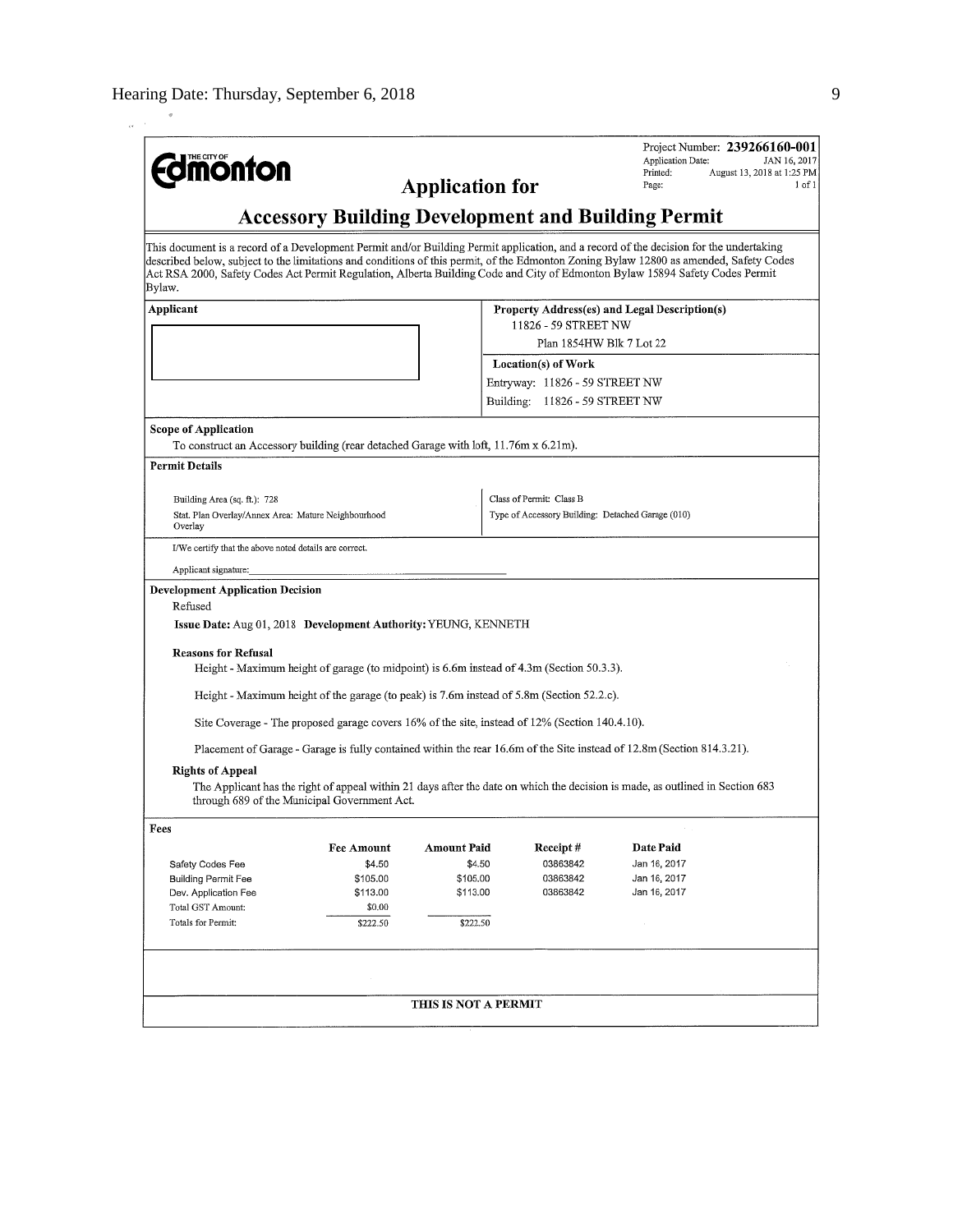



N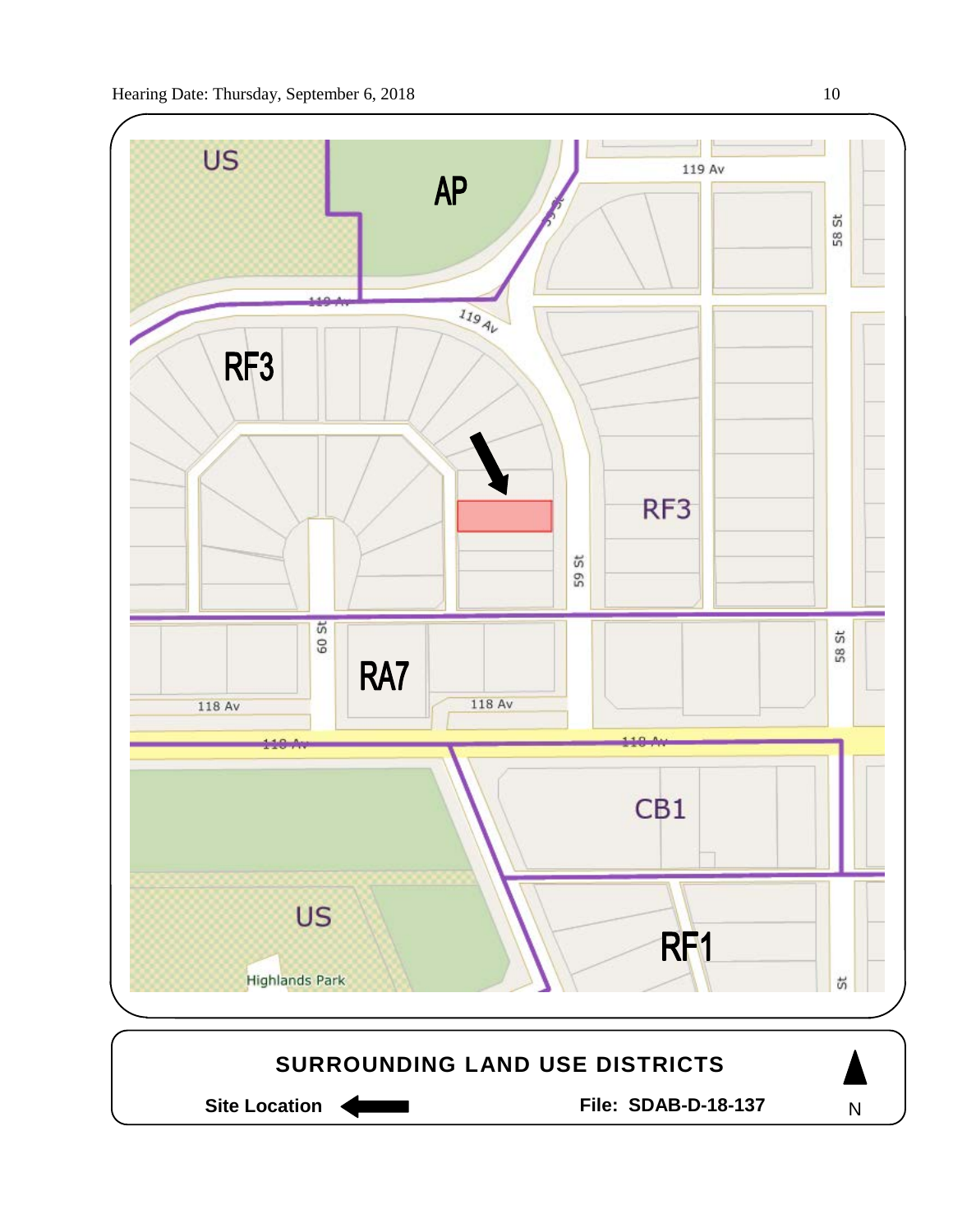## AN APPEAL FROM THE DECISION OF THE DEVELOPMENT OFFICER

APPELLANT:

# APPLICATION NO.: 282709018-001

APPLICATION TO: Install (1) Freestanding Minor Digital On/Off-premises Sign (V-shaped includes two digital panels 3 metres by 6 metres facing North and Southeast (St. Paul's Evangelical Lutheran Church - Big Sky Media)

| DECISION OF THE<br>DEVELOPMENT AUTHORITY:            | Refused                                                                       |
|------------------------------------------------------|-------------------------------------------------------------------------------|
| <b>DECISION DATE:</b>                                | July 30, 2018                                                                 |
| DATE OF APPEAL:                                      | <b>August 8, 2018</b>                                                         |
| <b>MUNICIPAL DESCRIPTION</b><br>OF SUBJECT PROPERTY: | 5004 - Ellerslie Road SW                                                      |
| <b>LEGAL DESCRIPTION:</b>                            | Plan 8221657 Lot 5                                                            |
| ZONE:                                                | <b>US-Urban Services Zone</b>                                                 |
| <b>OVERLAY:</b>                                      | N/A                                                                           |
| STATUTORY PLAN:                                      | Charlesworth Neighbourhood Structure<br>Plan<br>Southeast Area Structure Plan |

*Grounds for Appeal*

The Appellant provided the following reasons for appealing the decision of the Development Authority:

> St Paul's Evangelical Lutheran Church - Ellerslie has asked us to appeal the decision.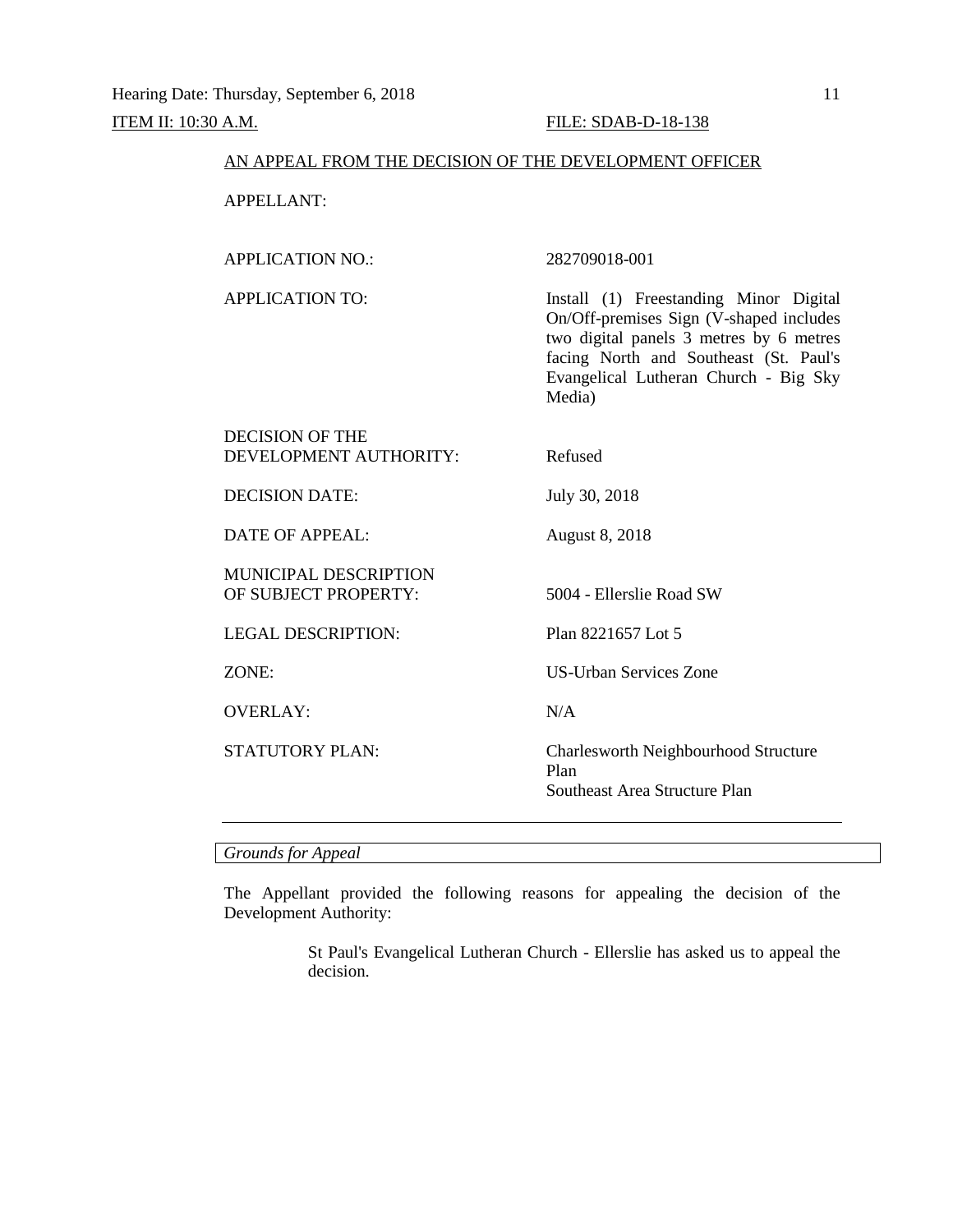## *General Matters*

## **Appeal Information:**

The *Municipal Government Act*, RSA 2000, c M-26 states the following:

#### **Grounds for Appeal**

**685(1)** If a development authority

- (a) fails or refuses to issue a development permit to a person,
- (b) issues a development permit subject to conditions, or
- (c) issues an order under section 645,

the person applying for the permit or affected by the order under section 645 may appeal to the subdivision and development appeal board.

## **Appeals**

**686(1)** A development appeal to a subdivision and development appeal board is commenced by filing a notice of the appeal, containing reasons, with the board,

- (a) in the case of an appeal made by a person referred to in section 685(1)
	- (i) with respect to an application for a development permit,
		- (A) within 21 days after the date on which the written decision is given under section 642, […]

#### **Hearing and Decision**

**687(3)** In determining an appeal, the subdivision and development appeal board

…

…

- (a.1) must comply with the land use policies;
- (a.2) subject to section 638, must comply with any applicable statutory plans;
- (a.3) subject to clause (d), must comply with any land use bylaw in effect;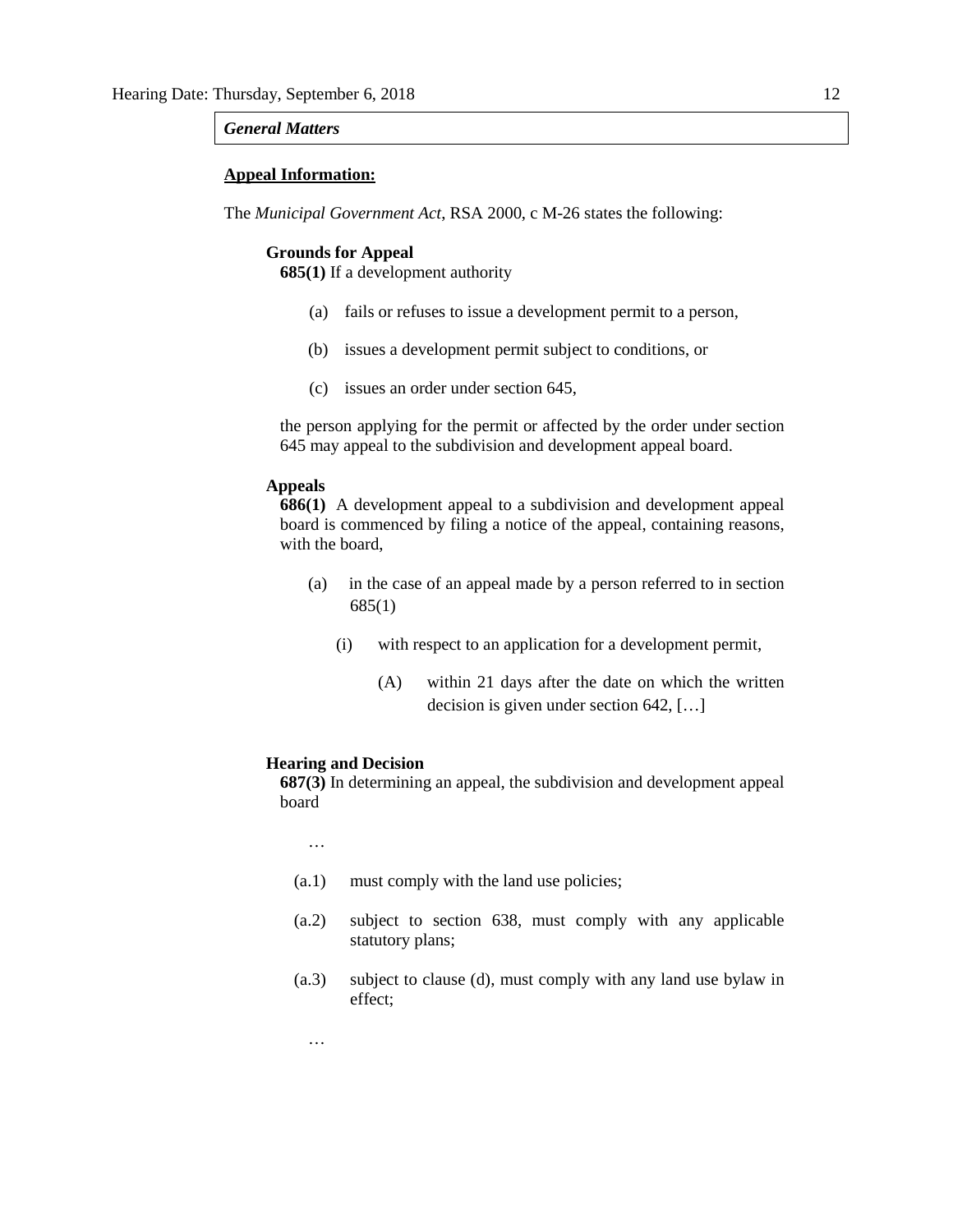- (c) may confirm, revoke or vary the order, decision or development permit or any condition attached to any of them or make or substitute an order, decision or permit of its own;
- (d) may make an order or decision or issue or confirm the issue of a development permit even though the proposed development does not comply with the land use bylaw if, in its opinion,
	- (i) the proposed development would not
		- (A) unduly interfere with the amenities of the neighbourhood, or
		- (B) materially interfere with or affect the use, enjoyment or value of neighbouring parcels of land,

and

(ii) the proposed development conforms with the use prescribed for that land or building in the land use bylaw.

## **General Provisions from the** *Edmonton Zoning Bylaw:*

Under section 510.3(26), a **Minor Digital On-premises Off-premises Sign** is a **Discretionary Use** in the **US Urban Services Zone**.

Under section 7.9(7), **Minor Digital On-premises Off-premises Signs** means:

any Sign that is remotely changed on or off Site and has a Message Duration greater than or equal to 6 seconds. Minor Digital On-premises Off-premises Signs incorporate a technology or method allowing the Sign to change Copy without having to physically or mechanically replace the Sign face or its components. The Copy on such Sign may include Copy from Minor Digital Onpremises Signs and Minor Digital Off-premises Signs.

Section 510.4(6) states "Signs shall comply with the regulations found in Schedule 59C."

#### *Sign Area*

Section  $59C.3(4)(c)(ii)$  states the maximum Area shall be 8.0 square metres for proposed Signs that are Freestanding signs. The maximum combined Area of Digital Sign Copy and any other type of Copy included on the same Sign face shall not exceed 20 square metres.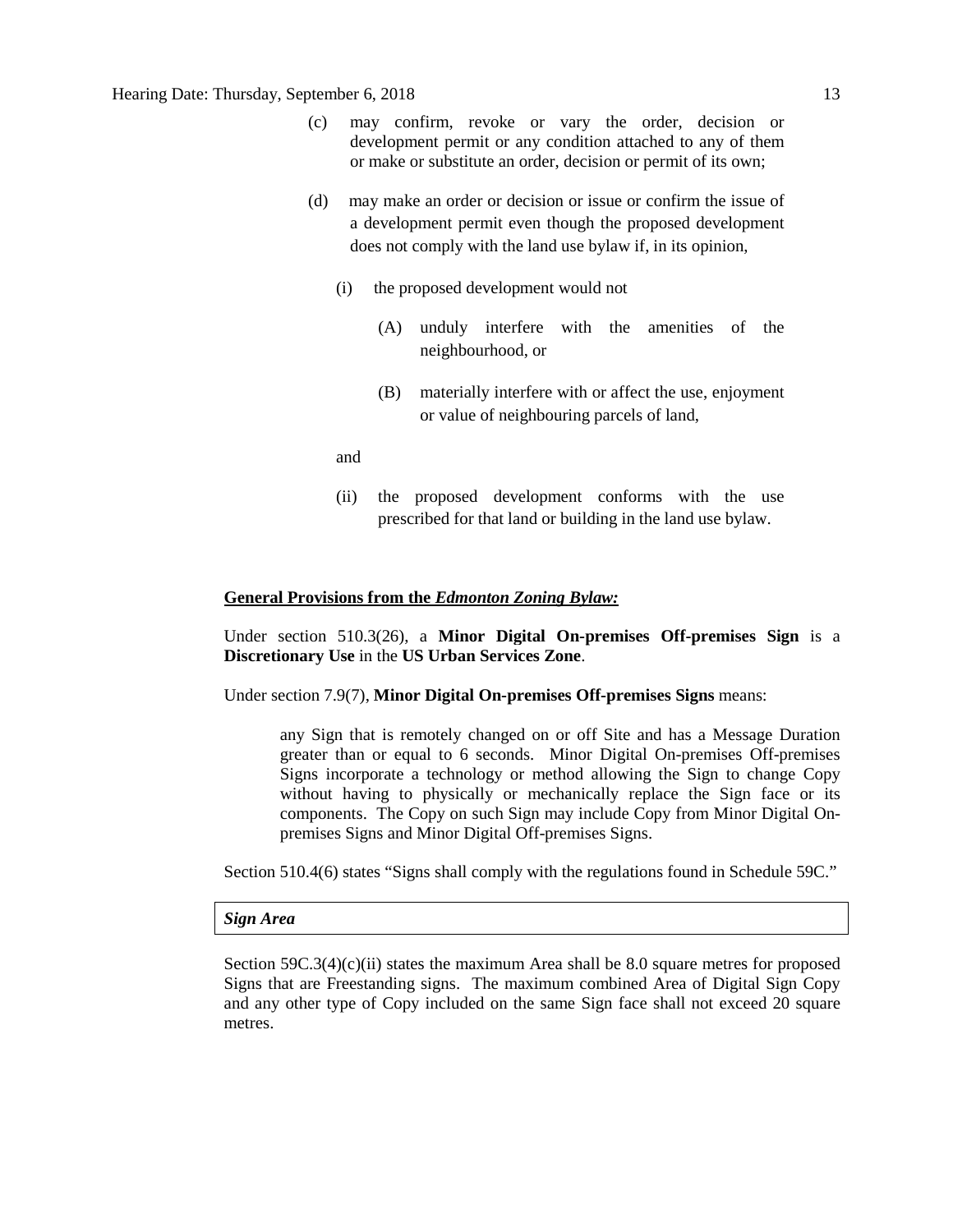## **Development Officer's Determination:**

1) Minor Digital On-premises Off-premises Signs shall be subject to the following regulation, the maximum Area shall be 8.0 m2 for proposed Signs that are Freestanding Signs. The maximum combined Area of Digital Sign Copy and any other type of Copy included on the same Sign face shall not exceed 20 m2 (Reference Section 59C.3(4)(c)(ii)).

Proposed Digital Panel: 6 m x 3m = 18m2 Exceeds by: 10m2

The proposed sign significantly exceeds the maximum Area of the Digital Sign Copy.

## *Amenities and Character of the Zone*

Section 59.2(6) states for all Sign Applications, the Development Officer shall have regard for the scale and architectural character of the building and the land use characteristics of surrounding development. The Development Officer shall refuse any Sign Application that may adversely impact the amenities or character of the Zone.

Section 510.1 states that the **General Purpose** of the **US Urban Services Zone** is:

to provide for publicly and privately owned facilities of an institutional or community service nature.

### **Development Officer's Determination:**

The general purpose of the US Zone is to provide for publicly and privately owned facilities of an institutional or community service nature. The development on this site includes two churches (one listed on the Inventory of Historic Resources and one which has significant cultural history (built in 1898) as noted in the Southeast Area Structure Plan (Historic Resources, Section 3.6). The sign is not in keeping with the land use characteristics of surrounding development and will adversely impact the amenities and character of the Zone.

## *Surrounding Development*

Section 59.2(7) states for all Sign Applications for Major Digital Sign, Minor Digital Onpremises Signs, Minor Digital Off-premises Signs, and Minor Digital On-premises Offpremises Signs, the Development Officer shall review the application in context with the surrounding development, such as (but not limited to): the architectural theme of the area; any historic designations; the requirements of any Statutory Plan; any streetscape improvements; proximity to residential development; driver decision points; and traffic conflict points. The Development Officer may require application revisions to mitigate the impact of a proposed Sign, and may refuse a permit that adversely impacts the built environment.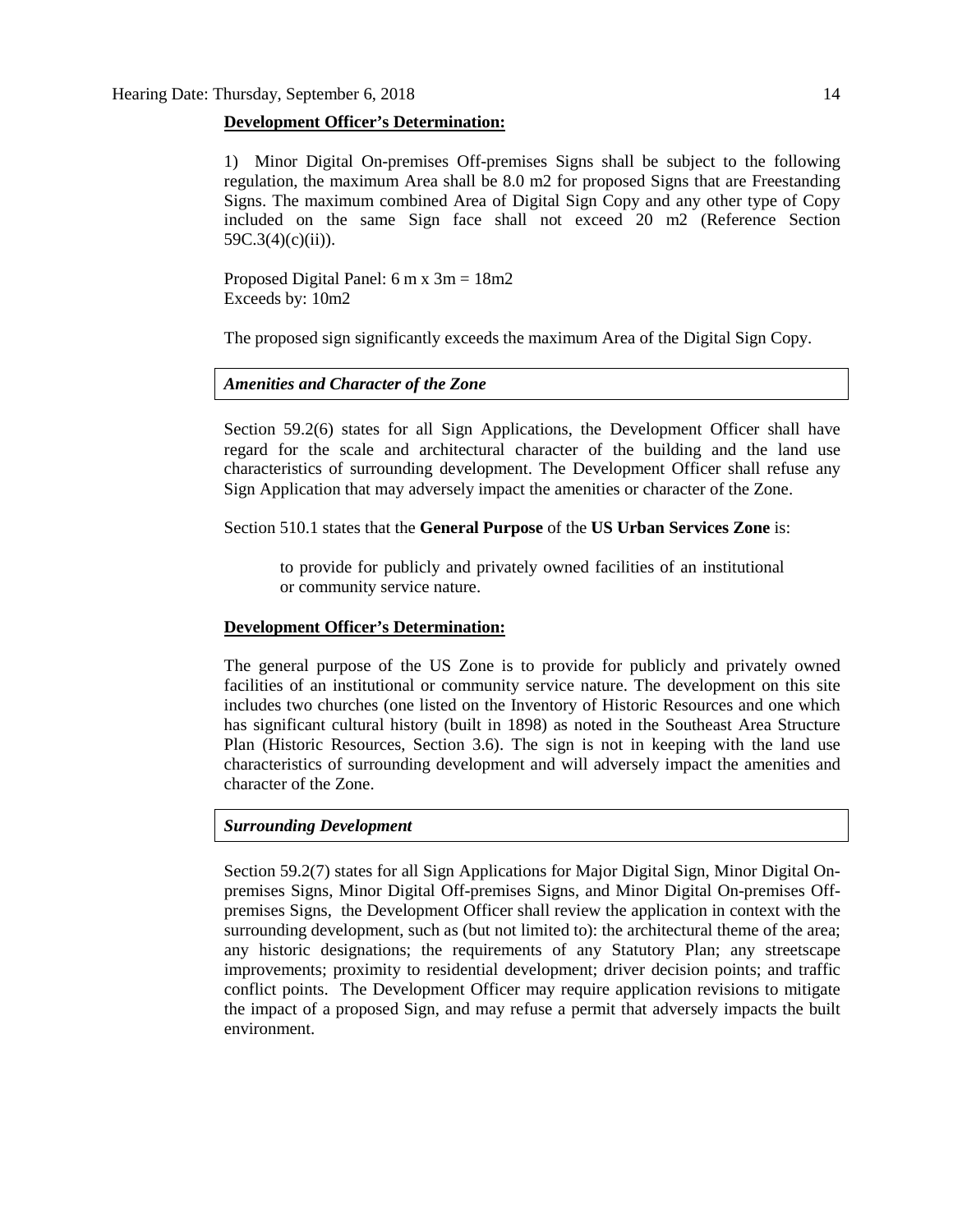## **Development Officer's Determination:**

In the opinion of the Development Officer, in consultation with the Heritage Planner, this development is not reasonably compatible with, or sympathetic to, the architectural theme of the subject site or the historically significant architecture of St. Paul's Evangelical Lutheran Church, and the smaller Lutherhort Bestal Church (built in 1898).

St. Paul's Evangelical Lutheran Church is listed on the Inventory of Historic Resources in Edmonton. The Charlesworth NSP recognizes the Church as a cultural asset and requires that special attention to site planning and and design ensure a positive urban interface and transition between the Church site and future surrounding urban development. It is the opinion of the Heritage Management Unit that the proposed sign is of an excessive scale, to the extent that it does not contribute to a positive urban interface and transition between the Church site and future surrounding urban development.

#### *Advisement*

1) The renderings submitted by the applicant show future development which does not accurately reflect the current conditions on site.

| <b>Application Number</b> | <b>Description</b>                      | <b>Decision</b>             |  |  |  |
|---------------------------|-----------------------------------------|-----------------------------|--|--|--|
| SDAB-D-17-122             | To install (1) Freestanding             | July 14, 2017; "That the    |  |  |  |
|                           | Minor Digital On-premises               | appeal be denied and the    |  |  |  |
|                           | Off-premises Sign $(2 \text{ digital})$ | decision of the Development |  |  |  |
|                           | panels facing N/SE 6.1                  | Authority CONFIRMED."       |  |  |  |
|                           | metres $x$ 3.0 metres) (BIG             |                             |  |  |  |
|                           | SKY MEDIA - St. Paul's                  |                             |  |  |  |
|                           | Lutheran Church) and to                 |                             |  |  |  |
|                           | $remove$ (1)<br>existing                |                             |  |  |  |
|                           | Freestanding On-premises                |                             |  |  |  |
|                           | Sign (St.Paul's).                       |                             |  |  |  |

### Notice to Applicant/Appellant

Provincial legislation requires that the Subdivision and Development Appeal Board issue its official decision in writing within fifteen days of the conclusion of the hearing.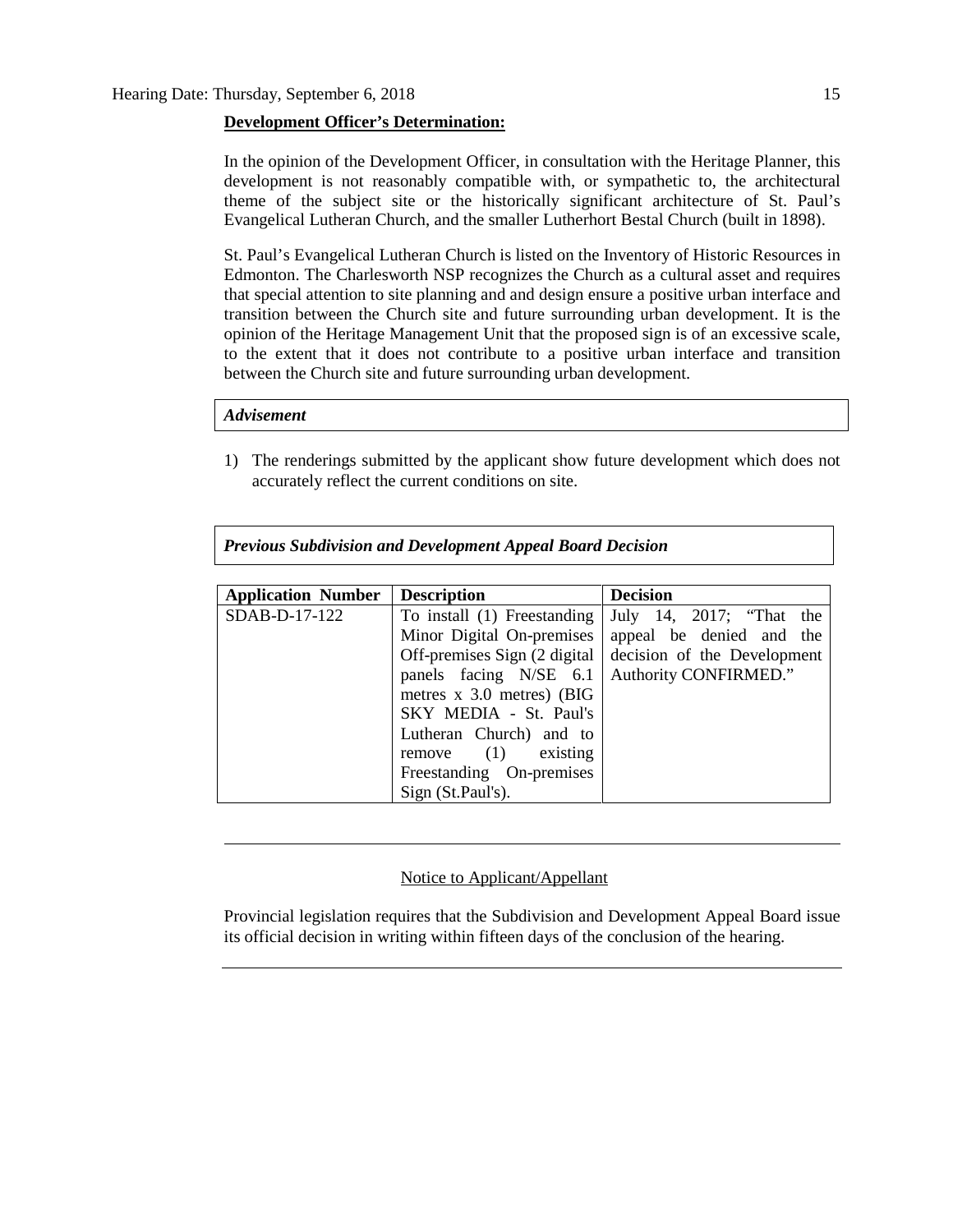| <b><i><u><u><b>M</b>onton</u></u></i></b>                                                                                                                                                                              |                                               | Project Number: 282709018-001<br><b>Application Date:</b><br>MAY 18, 2018<br>Printed:<br>July 30, 2018 at 5:03 PM |  |  |
|------------------------------------------------------------------------------------------------------------------------------------------------------------------------------------------------------------------------|-----------------------------------------------|-------------------------------------------------------------------------------------------------------------------|--|--|
| <b>Application for</b>                                                                                                                                                                                                 | Page:<br>1 of 2                               |                                                                                                                   |  |  |
|                                                                                                                                                                                                                        | <b>Sign Combo Permit</b>                      |                                                                                                                   |  |  |
| This document is a Development Permit Decision for the development application described below.                                                                                                                        |                                               |                                                                                                                   |  |  |
| <b>Applicant</b>                                                                                                                                                                                                       | Property Address(es) and Legal Description(s) |                                                                                                                   |  |  |
|                                                                                                                                                                                                                        | 5004 - ELLERSLIE ROAD SW                      |                                                                                                                   |  |  |
|                                                                                                                                                                                                                        | Plan 8221657 Lot 5                            |                                                                                                                   |  |  |
|                                                                                                                                                                                                                        | <b>Location(s)</b> of Work                    |                                                                                                                   |  |  |
|                                                                                                                                                                                                                        | Entryway: 5104 - ELLERSLIE ROAD SW            |                                                                                                                   |  |  |
|                                                                                                                                                                                                                        | Building: 5104 - ELLERSLIE ROAD SW            |                                                                                                                   |  |  |
| <b>Scope of Application</b><br>To install (1) Minor Digital On/Off-premises Freestanding Sign (v-shaped includes 2 digital panels 3m x 6m facing N and SE (ST.<br>PAUL'S EVANGELICAL LUTHERAN CHURCH - BIG SKY MEDIA). |                                               |                                                                                                                   |  |  |
| <b>Permit Details</b>                                                                                                                                                                                                  |                                               |                                                                                                                   |  |  |
| ASA Sticker No./Name of Engineer:                                                                                                                                                                                      | <b>Class of Permit:</b>                       |                                                                                                                   |  |  |
| Construction Value: 60000                                                                                                                                                                                              | <b>Expiry Date:</b>                           |                                                                                                                   |  |  |
|                                                                                                                                                                                                                        |                                               |                                                                                                                   |  |  |
| Fascia Off-premises Sign: 0                                                                                                                                                                                            | Freestanding Off-premises Sign: 0             |                                                                                                                   |  |  |
| Fascia On-premises Sign: 0                                                                                                                                                                                             | Freestanding On-premises Sign: 0              |                                                                                                                   |  |  |
| Roof Off-premises Sign: 0                                                                                                                                                                                              | Projecting Off-premises Sign: 0               |                                                                                                                   |  |  |
| Roof On-premises Sign: 0                                                                                                                                                                                               | Projecting On-premises Sign: 0                |                                                                                                                   |  |  |
| Minor Digital On-premises Sign: 0                                                                                                                                                                                      | Replacement Panel on Existing Sign: 0         |                                                                                                                   |  |  |
| Minor Digital Off-premises Sign: 0                                                                                                                                                                                     | Comprehensive Sign Design: 0                  |                                                                                                                   |  |  |
| Minor Digital On/Off-premises Sign: 2                                                                                                                                                                                  |                                               |                                                                                                                   |  |  |
| I/We certify that the above noted details are correct.                                                                                                                                                                 |                                               |                                                                                                                   |  |  |
| Applicant signature:                                                                                                                                                                                                   |                                               |                                                                                                                   |  |  |
| <b>Development Application Decision</b>                                                                                                                                                                                |                                               |                                                                                                                   |  |  |
| Refused                                                                                                                                                                                                                |                                               |                                                                                                                   |  |  |
| Issue Date: Jul 30, 2018 Development Authority: NOORMAN, BRENDA                                                                                                                                                        |                                               |                                                                                                                   |  |  |
|                                                                                                                                                                                                                        |                                               |                                                                                                                   |  |  |
|                                                                                                                                                                                                                        |                                               |                                                                                                                   |  |  |
|                                                                                                                                                                                                                        |                                               |                                                                                                                   |  |  |
|                                                                                                                                                                                                                        |                                               |                                                                                                                   |  |  |
|                                                                                                                                                                                                                        |                                               |                                                                                                                   |  |  |
|                                                                                                                                                                                                                        |                                               |                                                                                                                   |  |  |
|                                                                                                                                                                                                                        |                                               |                                                                                                                   |  |  |
|                                                                                                                                                                                                                        |                                               |                                                                                                                   |  |  |
|                                                                                                                                                                                                                        |                                               |                                                                                                                   |  |  |
|                                                                                                                                                                                                                        |                                               |                                                                                                                   |  |  |
|                                                                                                                                                                                                                        |                                               |                                                                                                                   |  |  |
|                                                                                                                                                                                                                        |                                               |                                                                                                                   |  |  |
|                                                                                                                                                                                                                        |                                               |                                                                                                                   |  |  |
|                                                                                                                                                                                                                        |                                               |                                                                                                                   |  |  |
|                                                                                                                                                                                                                        | THIS IS NOT A PERMIT                          |                                                                                                                   |  |  |
|                                                                                                                                                                                                                        |                                               |                                                                                                                   |  |  |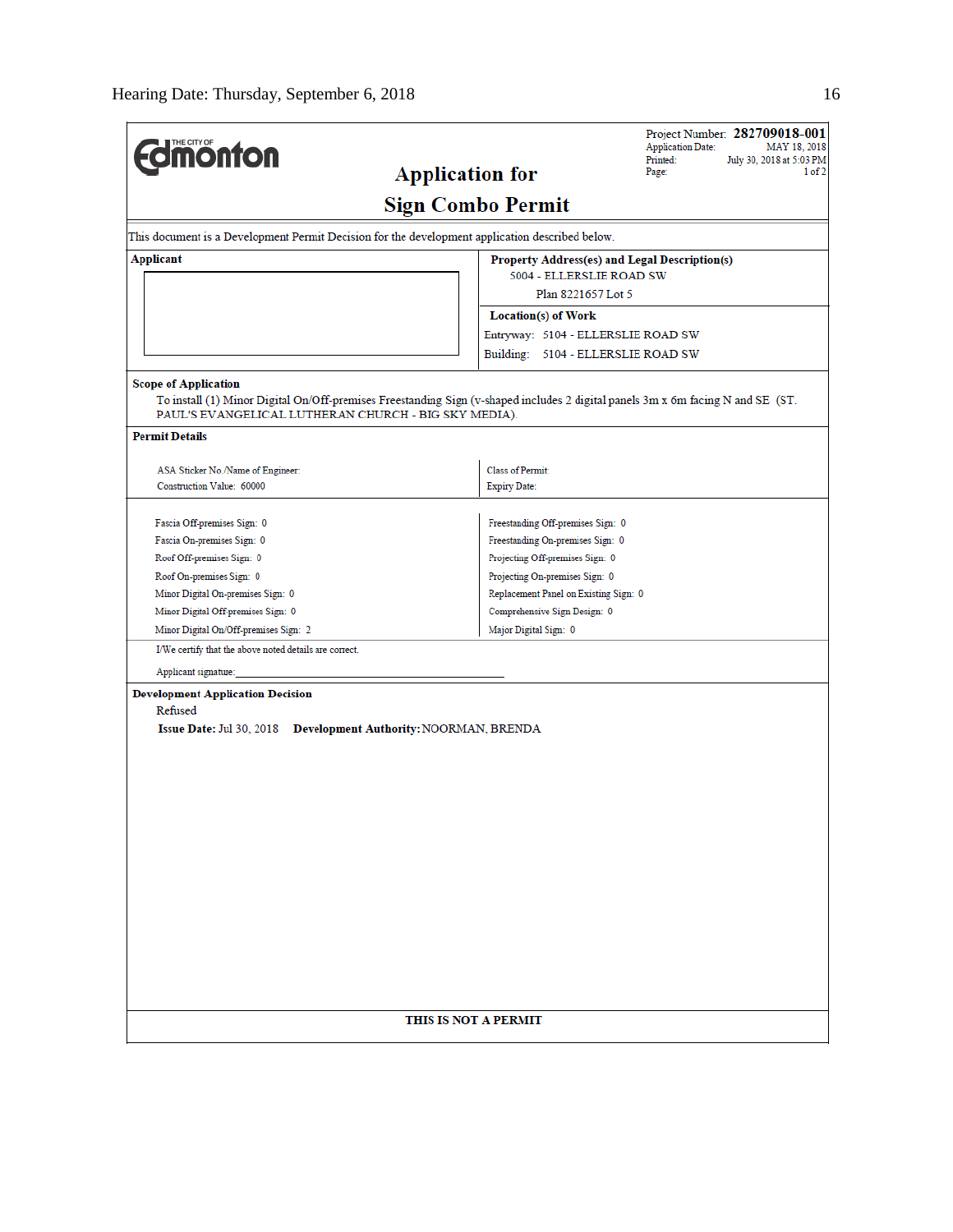| <b>Imonton</b>                                                                                                                                                                                                                                                                                                                                                                                                                                                                                                                                                                                                                                                                                                                                                    |                      |                          |          | <b>Application Date:</b><br>Printed: | Project Number: 282709018-001<br>MAY 18, 2018<br>July 30, 2018 at 5:03 PM |
|-------------------------------------------------------------------------------------------------------------------------------------------------------------------------------------------------------------------------------------------------------------------------------------------------------------------------------------------------------------------------------------------------------------------------------------------------------------------------------------------------------------------------------------------------------------------------------------------------------------------------------------------------------------------------------------------------------------------------------------------------------------------|----------------------|--------------------------|----------|--------------------------------------|---------------------------------------------------------------------------|
|                                                                                                                                                                                                                                                                                                                                                                                                                                                                                                                                                                                                                                                                                                                                                                   |                      | <b>Application for</b>   |          | Page:                                | $2$ of $2$                                                                |
|                                                                                                                                                                                                                                                                                                                                                                                                                                                                                                                                                                                                                                                                                                                                                                   |                      | <b>Sign Combo Permit</b> |          |                                      |                                                                           |
| <b>Reason for Refusal</b>                                                                                                                                                                                                                                                                                                                                                                                                                                                                                                                                                                                                                                                                                                                                         |                      |                          |          |                                      |                                                                           |
| 1) Minor Digital On-premises Off-premises Signs shall be subject to the following regulation, the maximum Area shall be 8.0 m2<br>for proposed Signs that are Freestanding Signs. The maximum combined Area of Digital Sign Copy and any other type of Copy<br>included on the same Sign face shall not exceed 20 m2 (Reference Section 59C.3(4)(c)(ii)).                                                                                                                                                                                                                                                                                                                                                                                                         |                      |                          |          |                                      |                                                                           |
| Proposed Digital Panel: $6 \text{ m} \times 3 \text{ m} = 18 \text{ m}$ 2<br>Exceeds by: 10m2                                                                                                                                                                                                                                                                                                                                                                                                                                                                                                                                                                                                                                                                     |                      |                          |          |                                      |                                                                           |
| The proposed sign significantly exceeds the maximum Area of the Digital Sign Copy.                                                                                                                                                                                                                                                                                                                                                                                                                                                                                                                                                                                                                                                                                |                      |                          |          |                                      |                                                                           |
| 2) For all Sign Applications, the Development Officer shall have regard for the scale and architectural character of the building and<br>the land use characteristics of surrounding development. The Development Officer shall refuse any Sign Application that may<br>adversely impact the amenities or character of the Zone. (Reference Section 59.2(6)).                                                                                                                                                                                                                                                                                                                                                                                                     |                      |                          |          |                                      |                                                                           |
| The general purpose of the US Zone is to provide for publicly and privately owned facilities of an institutional or community<br>service nature. The development on this site includes two churches (one listed on the Inventory of Historic Resources and one<br>which has significant cultural history (built in 1898) as noted in the Southeast Area Structure Plan (Historic Resources, Section 3.6).<br>The sign is not in keeping with the land use characteristics of surrounding development and will adversely impact the amenities and<br>character of the Zone.                                                                                                                                                                                        |                      |                          |          |                                      |                                                                           |
| 3) For all Sign Applications for Major Digital Sign, Minor Digital On-premises Signs, Minor Digital Off-premises Signs, and Minor<br>Digital On-premises Off-premises Signs, the Development Officer shall review the application in context with the surrounding<br>development, such as (but not limited to): the architectural theme of the area; any historic designations; the requirements of any<br>Statutory Plan; any streetscape improvements; proximity to residential development; driver decision points; and traffic conflict<br>points. The Development Officer may require application revisions to mitigate the impact of a proposed Sign, and may refuse a<br>permit that adversely impacts the built environment. (Reference Section 59.2(7)). |                      |                          |          |                                      |                                                                           |
| In the opinion of the Development Officer, in consultation with the Heritage Planner, this development is not reasonably compatible<br>with, or sympathetic to, the architectural theme of the subject site or the historically significant architecture of St. Paul's<br>Evangelical Lutheran Church, and the smaller Lutherhort Bestal Church (built in 1898).                                                                                                                                                                                                                                                                                                                                                                                                  |                      |                          |          |                                      |                                                                           |
| St. Paul's Evangelical Lutheran Church is listed on the Inventory of Historic Resources in Edmonton. The Charlesworth NSP<br>recognizes the Church as a cultural asset and requires that special attention to site planning and and design ensure a positive urban<br>interface and transition between the Church site and future surrounding urban development. It is the opinion of the Heritage<br>Management Unit that the proposed sign is of an excessive scale, to the extent that it does not contribute to a positive urban<br>interface and transition between the Church site and and future surrounding urban development.                                                                                                                            |                      |                          |          |                                      |                                                                           |
| <b>ADVISEMENT:</b><br>1) The renderings submitted by the applicant show future development which does not accurately reflect the current conditions on<br>site.                                                                                                                                                                                                                                                                                                                                                                                                                                                                                                                                                                                                   |                      |                          |          |                                      |                                                                           |
| <b>Rights of Appeal</b>                                                                                                                                                                                                                                                                                                                                                                                                                                                                                                                                                                                                                                                                                                                                           |                      |                          |          |                                      |                                                                           |
| The Applicant has the right of appeal within 21 days after the date on which the decision is made, as outlined in Section 683<br>through 689 of the Municipal Government Act.                                                                                                                                                                                                                                                                                                                                                                                                                                                                                                                                                                                     |                      |                          |          |                                      |                                                                           |
| Fees                                                                                                                                                                                                                                                                                                                                                                                                                                                                                                                                                                                                                                                                                                                                                              |                      |                          |          |                                      |                                                                           |
|                                                                                                                                                                                                                                                                                                                                                                                                                                                                                                                                                                                                                                                                                                                                                                   | <b>Fee Amount</b>    | <b>Amount Paid</b>       | Receipt# | <b>Date Paid</b>                     |                                                                           |
| <b>Sign Building Permit Fee</b>                                                                                                                                                                                                                                                                                                                                                                                                                                                                                                                                                                                                                                                                                                                                   | \$600.00             | \$600.00                 | 05031729 | May 18, 2018                         |                                                                           |
| Safety Codes Fee                                                                                                                                                                                                                                                                                                                                                                                                                                                                                                                                                                                                                                                                                                                                                  | \$24.00              | \$24.00                  | 05031729 | May 18, 2018                         |                                                                           |
| Sign Dev Appl Fee - Digital Signs<br><b>Total GST Amount:</b>                                                                                                                                                                                                                                                                                                                                                                                                                                                                                                                                                                                                                                                                                                     | \$902.00             | \$902.00                 | 05031729 | May 18, 2018                         |                                                                           |
| <b>Totals for Permit:</b>                                                                                                                                                                                                                                                                                                                                                                                                                                                                                                                                                                                                                                                                                                                                         | \$0.00<br>\$1,526.00 | \$1,526.00               |          |                                      |                                                                           |
|                                                                                                                                                                                                                                                                                                                                                                                                                                                                                                                                                                                                                                                                                                                                                                   |                      |                          |          |                                      |                                                                           |
|                                                                                                                                                                                                                                                                                                                                                                                                                                                                                                                                                                                                                                                                                                                                                                   |                      | THIS IS NOT A PERMIT     |          |                                      |                                                                           |
|                                                                                                                                                                                                                                                                                                                                                                                                                                                                                                                                                                                                                                                                                                                                                                   |                      |                          |          |                                      |                                                                           |